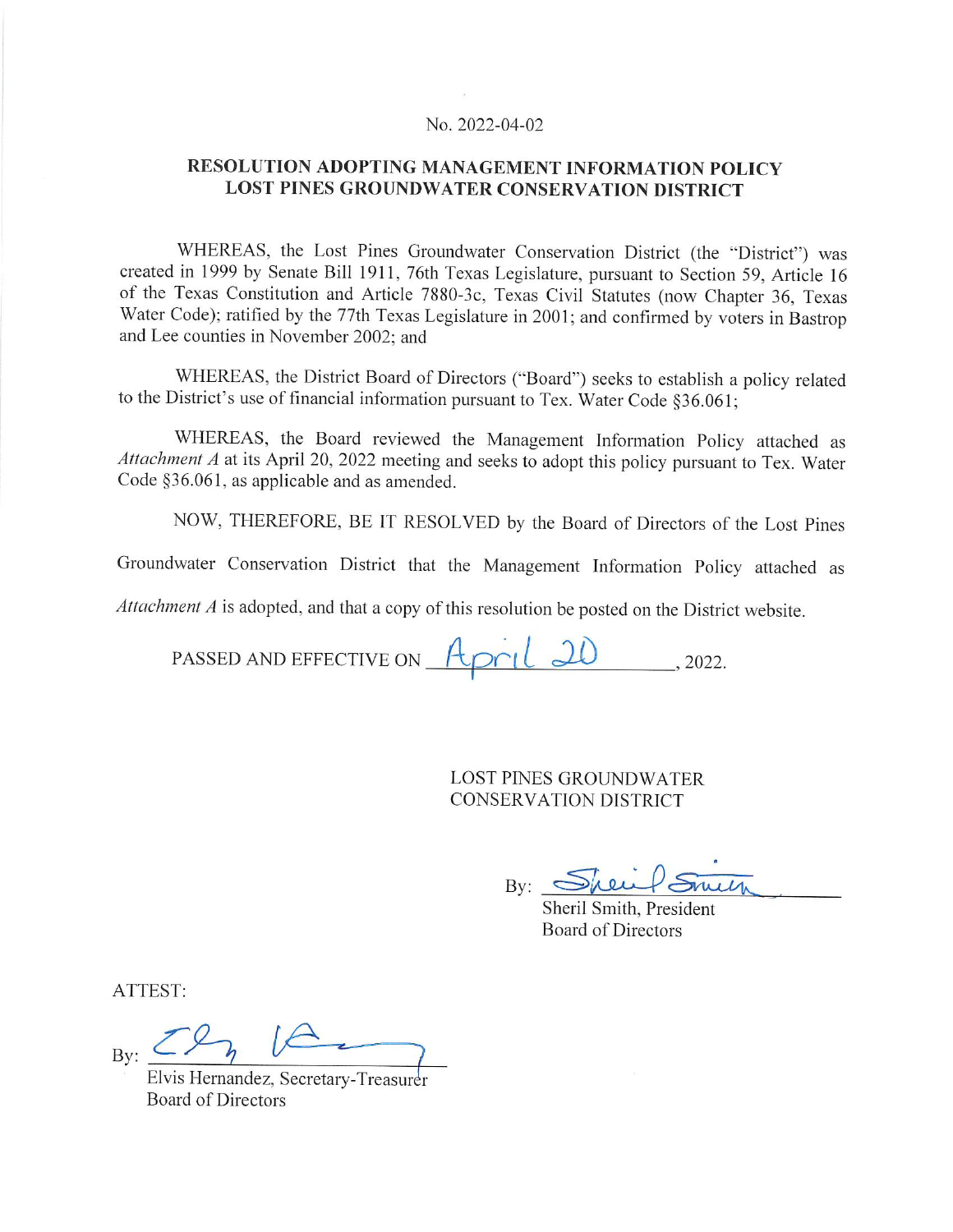#### **LOST PINES GROUNDWATER CONSERVATION DISTRICT MANAGEMENT INFORMATION POLICY**

### **SECTION 1. PURPOSE**

The Lost Pines Groundwater Conservation District (District) desires to adopt a policy to ensure a better use of management information, including the use of budget in planning and controlling costs, the establishment of a functioning Financial Services committee, and the use of uniform reporting requirements pursuant to Tex. Water Code § 36.061, as amended. The District provides for the management of District information in accordance with Chapter 36, Texas Water Code.

Establishment of a Financial Services Committee:

Purpose of Financial Services Committee. The Lost Pines Groundwater Conservation District Financial Services Committee (the "Committee") is established to provide advice and assistance to staff and consultants of the Lost Pines Groundwater Conservation District (the "District"), and recommendations to the District's Board of Directors, in the execution of District activities and operations related to the finances of the District.

Membership. The Committee is a four-member subcommittee selected from the membership of the District's Board of Directors with the Secretary-Treasurer serving as the Chair of the Committee as detailed in the Financial Services Committee Charge document ("Committee Charge").

Responsibilities. The responsibilities of the Committee are detailed in the Committee Charge and specify the Committee's objectives and goals consistent with the minimum financial requirements of the District. The Committee Charge may be modified at the discretion of the President of the Board of Directors.

#### **SECTION 2. ACCOUNTING RECORDS**

The General Manager shall be responsible for preparing district accounting records on a timely basis and maintained in an orderly basis, in conformity with generally accepted accounting principles, the requirements of the State Auditor, and any applicable requirements under Chapter 36, Texas Water Code. Useful and readable records, including an annual District year-end financial report and Lost Pines Groundwater Conservation District Management Information Policy 1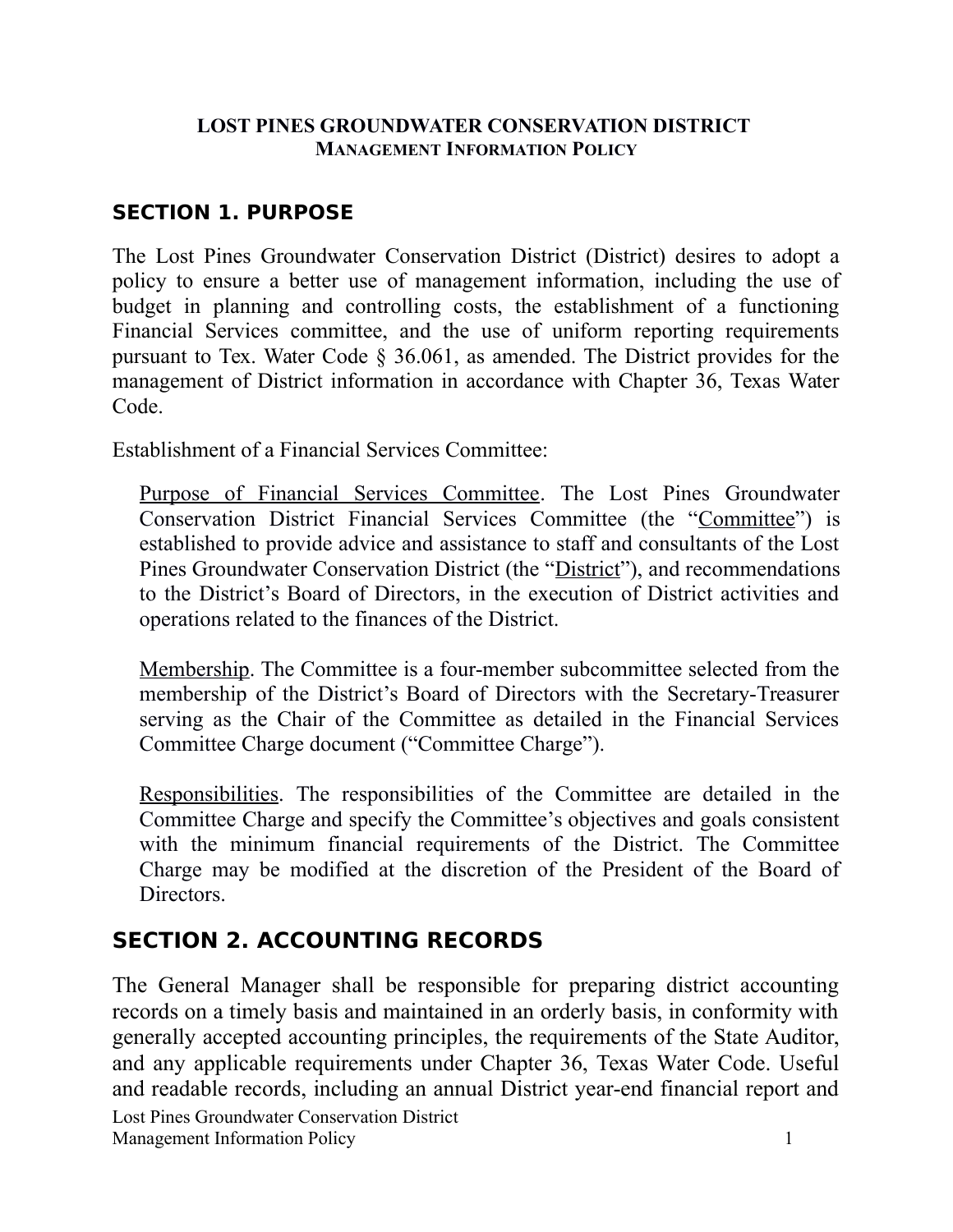dated monthly financial statements, shall be developed and regularly reported to the Board and made available for public inspection on the District website.

Itemized, categorized expenses shall be reported along with their associated budgeted amount and their monthly expense. Expenses will be itemized and categorized according to, but not limited to, the following: Labor; Supplies; Professional Services; Operating Expenses; and debt services. Funding, including total revenue and monthly revenue from interest income and permit fees shall be reported. Operating fund and investment fund balances shall be reported monthly. For each and every itemized expense, the function balance between the yearly budgeted amount and its total monthly expenses shall be reported. The function balance plus the total monthly expenses shall be equal to the total yearly budgeted amount for each and every expense.

# **SECTION 3. AUDIT REQUIREMENTS**

The District, at the end of each fiscal year, shall have prepared a financial audit of its affairs by an independent certified public accountant or a firm of independent certified public accountants, which audit shall be open to public inspection. Such auditors shall have no personal interest directly or indirectly in the fiscal affairs of the District and shall be experienced and qualified in the accounting and auditing of public bodies. The audit shall be performed in accordance with generally accepted auditing standards and shall satisfy all requirements imposed by Chapter 36, Texas Water Code. The audit shall be reported to the Board, made available to the public on the District's website and all issues addressed in a timely manner.

If the District does not have sufficient revenues or activity so that it meets the requirements of the Audit Laws for financially dormant or inactive districts, it may prepare and submit an annual financial dormancy affidavit, or annual financial report described in the Audit Laws.

## **SECTION 4. BUDGET**

Prior to the commencement of the fiscal year, the Financial Services Committee shall recommend and the Board shall adopt an annual budget for use in planning and controlling District costs pursuant to Tex. Water Code § 36.154, as amended.

Such budget shall take into consideration all District revenues and all District obligations and expenditures. From time to time, the Board may amend the